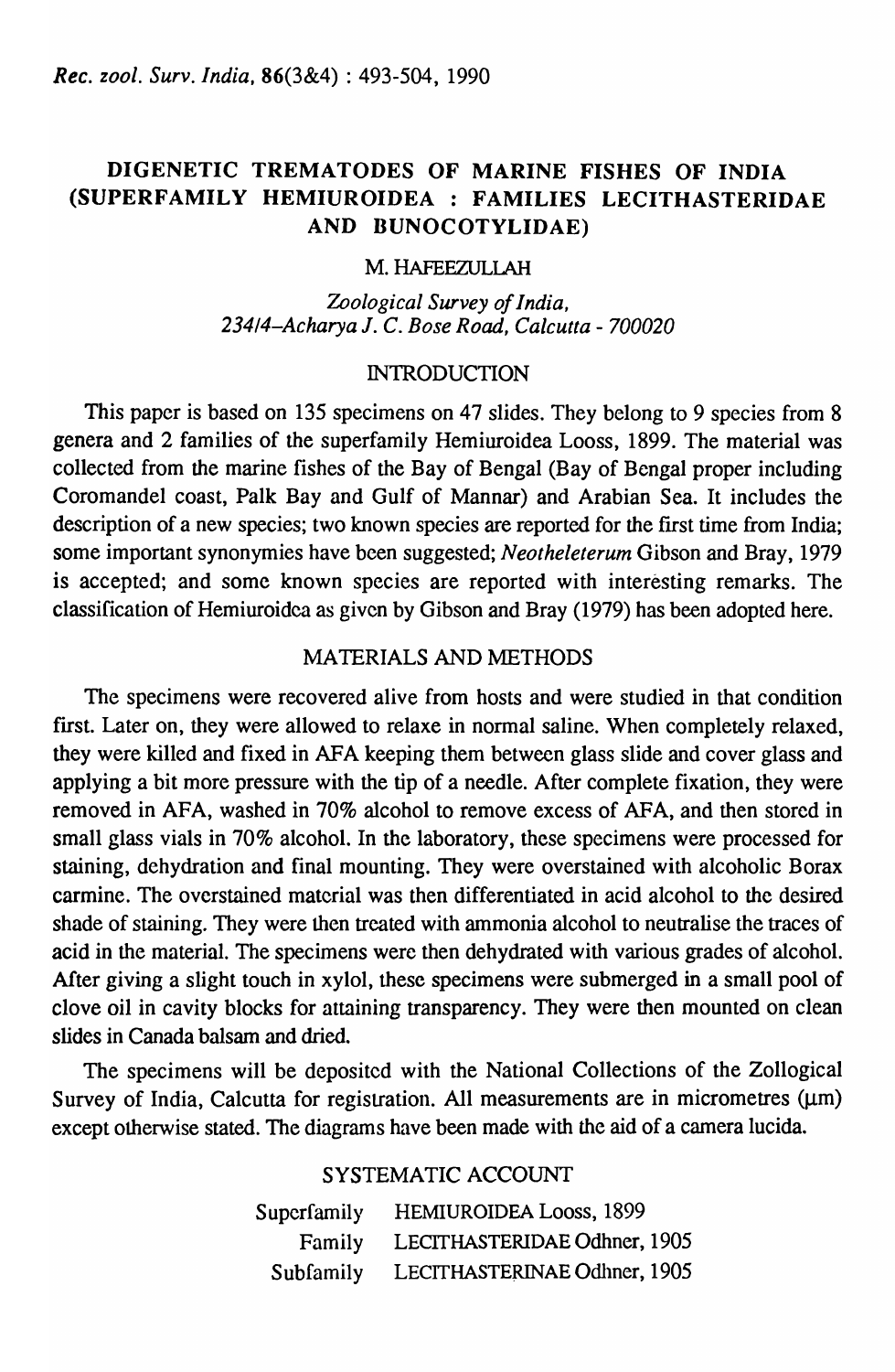Genus 1. *Lecithaster* Luhe, 1901

*1. Lecithaster indicus* Srivastava, 1935 (Fig. 1)

*Host* : A clupeid fish, (Family Clupeidac).

*Location* : Stomach.

*Locality* : Machhilipatnam (Bay of Bengal).

*No. of Specimens* : 1, on slide; collected on 24.1.1975.

*Discussion:* Srivastava (1935) described this species from Allahabad (River Ganges) in the intestine of *Clupea ilisha,* a clupeid migratory fish. The present single specimen collected at Machhilipatnam (Bay of Bengal) from the stomach of an unidentified clupeid fish broadly agrees with Srivastava's description.

> Genus 2. *Aponurus* Looss, 1907 *2. Aponurus drepani* n. sp. (Fig. 2)

*Host: Drepane punctatus* (L.), spotted drepane, (Family Drepanidae).

*Location* : Stomach.

*Locality* : Tuticorin (Gulf of Mannar).

*No. of Specimens* : 4, on 4 slides; collected on 22.1.1965.

*Description* : Body 1.14 - 1.61 mm long, 0.29 - 0.42 mm wide at acetabular level, with almost round ends, sometimes slightly tapering posteriorly. Tegument moderately thick, smooth. Acetabulum 192 - 225 long, 203 - 225 wide, spherical, at 359 - 548 from anterior end of body. Oral sucker 87 - 1 IS long, 91 - 115 wide, spherical, subterminal. Sucker width ratio about 1 : 2.1. Prepharynx absent; pharynx 27-38 in diameter (distinct in holotype and one paratype only), spherical, slightly overlapped by posterior portion of oral sucker; oesophagus wide; caeca simple, reaching almost to posterior end of body.

Tests 2, 77-91 in diameter(mcasurements on hologype and one paratype only, obscured in others by coils of uterus), globular, entire, oblique with dextral anterior most, equatorial. Seminal vesicle 122 long, 70 wide (in hologype only, in others not clearly seen), pyriform or bulb-shaped, anterodorsal to acetabulum, placed obliquely; pars prostatica long, curved, surrounded by well-developed prostate cells. Sinus sac 80 long. 52 wide (distinctly seen in hologype only), oval, muscular, extending posteruorly to slightly beyond caecal bifurcation, opening at base of oral sucker, enclosing hermaphroditic duct.

Ovary 66-105 long, 70-157 wide, globular, in one specimen transversely elongate, entire, medium, immediately posterior to hind testis. Seminal receptacle blind, 91 in diameter, dorsal to posterior testis. Vitellarium comprising of 7 rounded lobes, usually in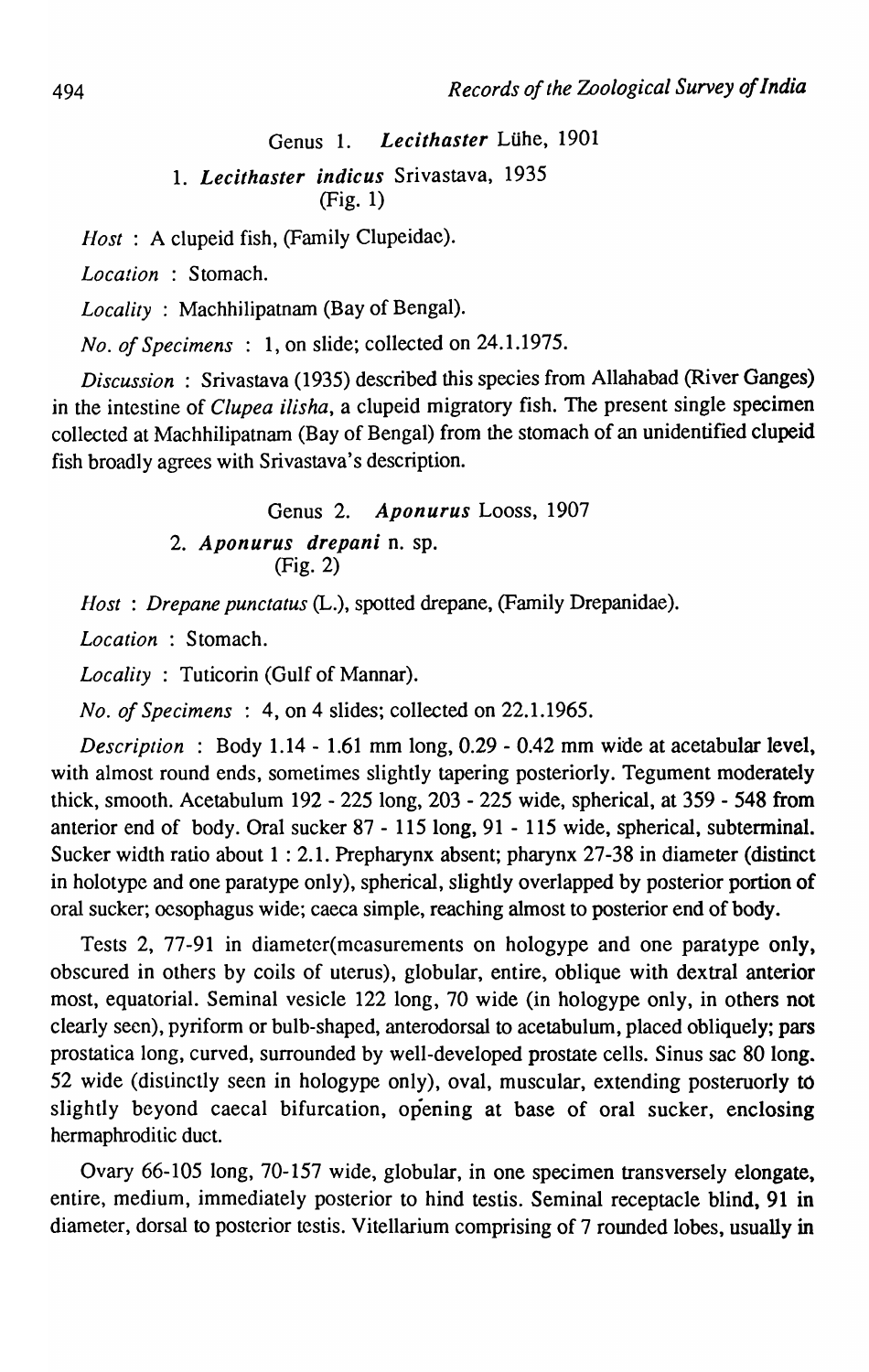groups of 4 and 3 in one paratype 6 lobes, arranged around a central one in stellate fashion, all lobes separate, posterior to ovary. Uterus voluminous, extending to posterior end; metraterm present. Eggs  $21-25 \times 7-14 \mu$ m, numerous, dark.

Excretory vesicle Y -shaped, arms uniting dorsal to pharynx; excretory pore terminal.

*Discussion* : Three species in the genus have been reported from India. They are *A. breviformis* Srivastava, 1939, *A. bengalensis* Srivastava, 1939 (synonym of *A. intermedius* Manter, 1934) and *A. orientalis* Ahmad, 1981. *Aponurus drepani* n. sp. resembles *A. breviformis* in sucker width ratio and egg size, but differs from it in having a more anterior genital pore, a pars prostation curved and longer than the seminal vesicle and in the position and size of the seminal receptacle. From *A. orientalis* it differs in the prebifurcal position of the genital pore, in having a pars prostatica curved and longer than the seminal vesicle and in having mush smaller eggs (in *A. orientalis* the eggs are 30-35  $x$  17-19  $\mu$ m). From all other species of the genus, the present form differs in one or more of the following characters: the sucker width ratio,·egg size, the position of the genital pore, the posterior extent of the uterus and the disposition of the testes.

> Subfamily HYSTEROLECITHINAE Yamaguti, 1958 Genus 3. *Hysterolecitha* Linton, 1910 *3. Hysteroiecitha sigani* Manter, 1969 (Fig. 3)

*Hosts: Platax tiera* Forskal, Rounded batfish, (Family Ephippidae); *Siganus oramin*  (Schneider), Whitespotted spinefoot, (Family Siganidae); and *Scatophagus argus*  (Linnaeus), Spotted butterfish, (Family Scatophagidae).

*Location* : Stomach.

*Localities* : Tuticorin (Gulf of Mannar); Tuticorin (Gulf of Mannar) and Karwar (Arabian Sea) respectively.

*Number of specimens* :  $6 + 14 + 20$  respectively, total 40, on 19 slides.

*Specimens deposited* : Z. S. I. Reg. Nos. W 7568/1 to W 7586/1.

*Description* (measurements on 5 specimens only) Body 1.764-4.2 mm long, 0.42-O. 876 mm wide, elongate with both ends rounded. Tegument smooth. Acetabulum 274- 516 long, 271-492 wide, spherical, situated at 0.480-0.948 mm from anterior end of body. Oral sucker 119-216 long, 137-271 wide, spherical or subspherical, subterminal. Preoral lobe 13-15 wide. Sucker width ratio 1: 1.83-2.28. Prepharynx indistinct; pharynx 30-104 long, 60-125 wide, globular, muscular, slightly overlapped by oral sucker; oesophagus short; 'Drusenmagen' present near bifurcation; caeca reaching almost posterior end of body.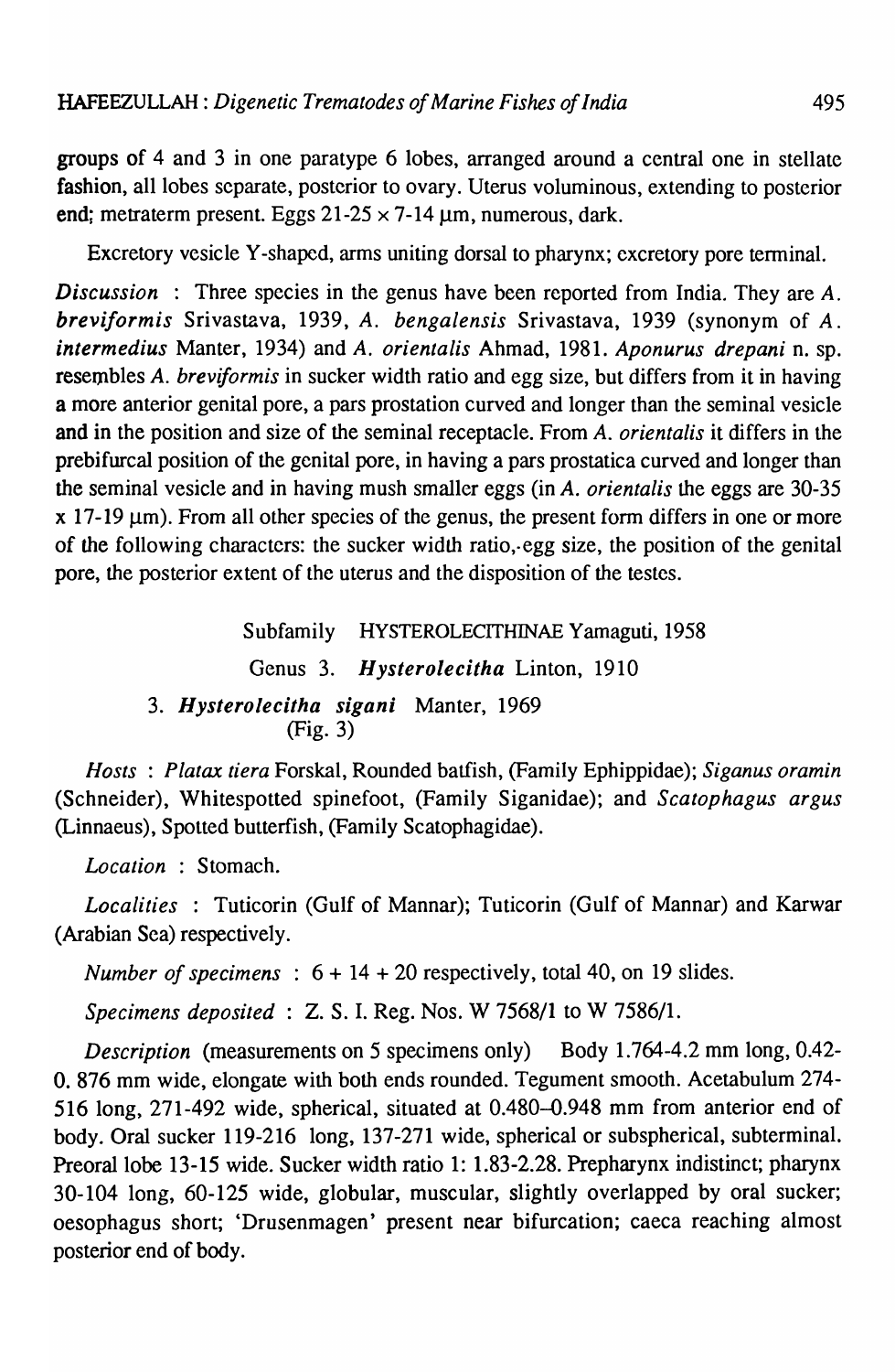

Fig  $3$ 

Fig. 1. *Lecithaster indicus* Srivastava, 1935. Entire worm; Fig. 2. *Aponurus drepani* D. sp. Entire worm. Fig. 3 *Hysterolecitha sigani* manter, 1969. Entire worm.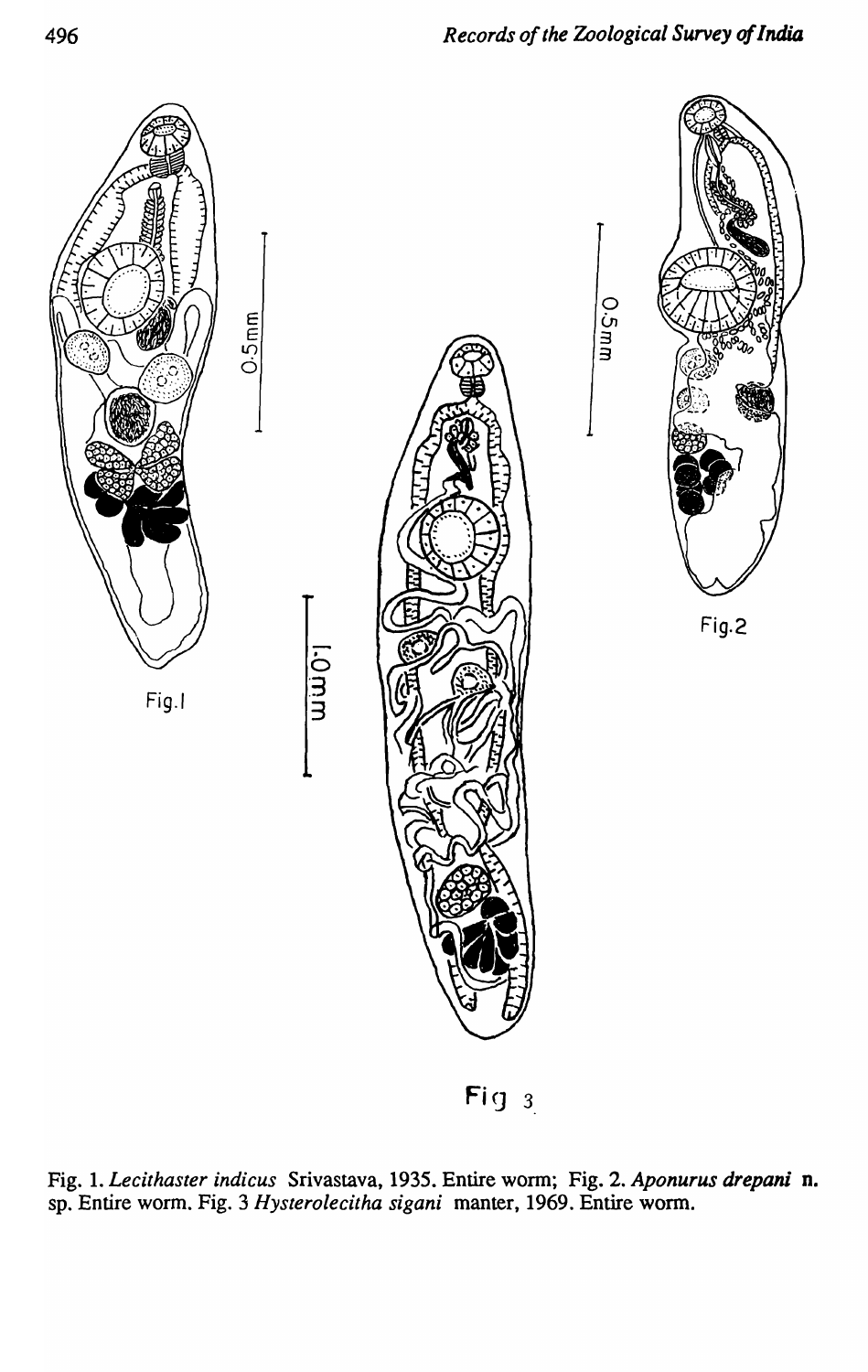Testes 125-274 long, 135-272 wide, subglobular or transversely elongate, entire.or slightly indented, diagonal, postacetabular, separated by uterine coils. Seminal vesicle sac-like or tubular, preacetabular or slightly overlapped by anterior border of acetabulum; pars prostatica short, surrounded by well-developed prostatic gland cells; sinus sac wide, globular, large immediately postbifurcal; hermaphroditic duct wide, appearing to be divided into 3 regions,protrusible, opening into genital atrium. Genital pore wide, immediately postbifurcal.

Ovary 164-360 long, 143-297 wide, median, subglobular, near posterior end of body. True seminal receptacle absent but uterine seminal receptacle present. Vitellarium digitate, in two masses, right one with 3 lobes and left with 4; lobes club-shaped immediately postovarian. Uterus voluninous, extending short of posterior end of body. Eggs  $21-24 \times 9-12$  µm.

Excretory vesicle bifurcating posterior to acetabulum, branches reuniting dorsaly to pharynx.

*Discussion* : Manter (1969) described this species from New Caledonia from *Siganus* sp., from Green Island and Moreton .Bay, Queensland, Australia from *Siganus rivulatus,* from Green Island, Qneesland, Australia from *Abudefduf palmeri,* and Green Island, Queensland, Australia from *Micracanthus strigosus.* As the species is reported for the frrst time from India, its full details have been provided above.

Subfamily TRIFOLIOVARllNAE Yamaguti, 1958

Genus 4. *Trifoliovarium* Yamaguti, 1940

*4. Trifoliovarium triacanthi* Bilqees, 1973

Syn. *T triacanthusi* Gupta, V. and Ahmad, 1976

*Host* : Triacanthus brevirostris, Short nose tripod, (Family Triacanthidae). *Location* : Stomach.

*Localities* : Puri, Machhilipanam, Kakinada (Bay of Bengal), Turicorin (Gulf of Mannar) and Calicut (Arabian Sea).

*No. of Specimens* : 3+5+10+3+3 respectively, tota124 on 7 slides

*Specimens deposited:* Z. S. I. Reg. Nos. W 7598/1 to W 7604/1.

*Discussion* : Yamaguti (1940) proposed the genus *Trifoliovarium* for specimens from the fish *Acanthocepola limbata* from Maisaki, Japan with *T acanthocepolae* as the type species. Its ovary was described as possessing three lobes, but later on the same author (1971) emended this in a foot note (p. 322) stating that the ovary actually has four lobes.

Gibson and Bray (1979) confirmed this after examining the type material of *T acanthocepolae.* Bilqees (1973) described a second species *T triacanthi,* from the fish *Triacanthus brevirostris* from Karachi (Abrabian Sea), differentiating it from the type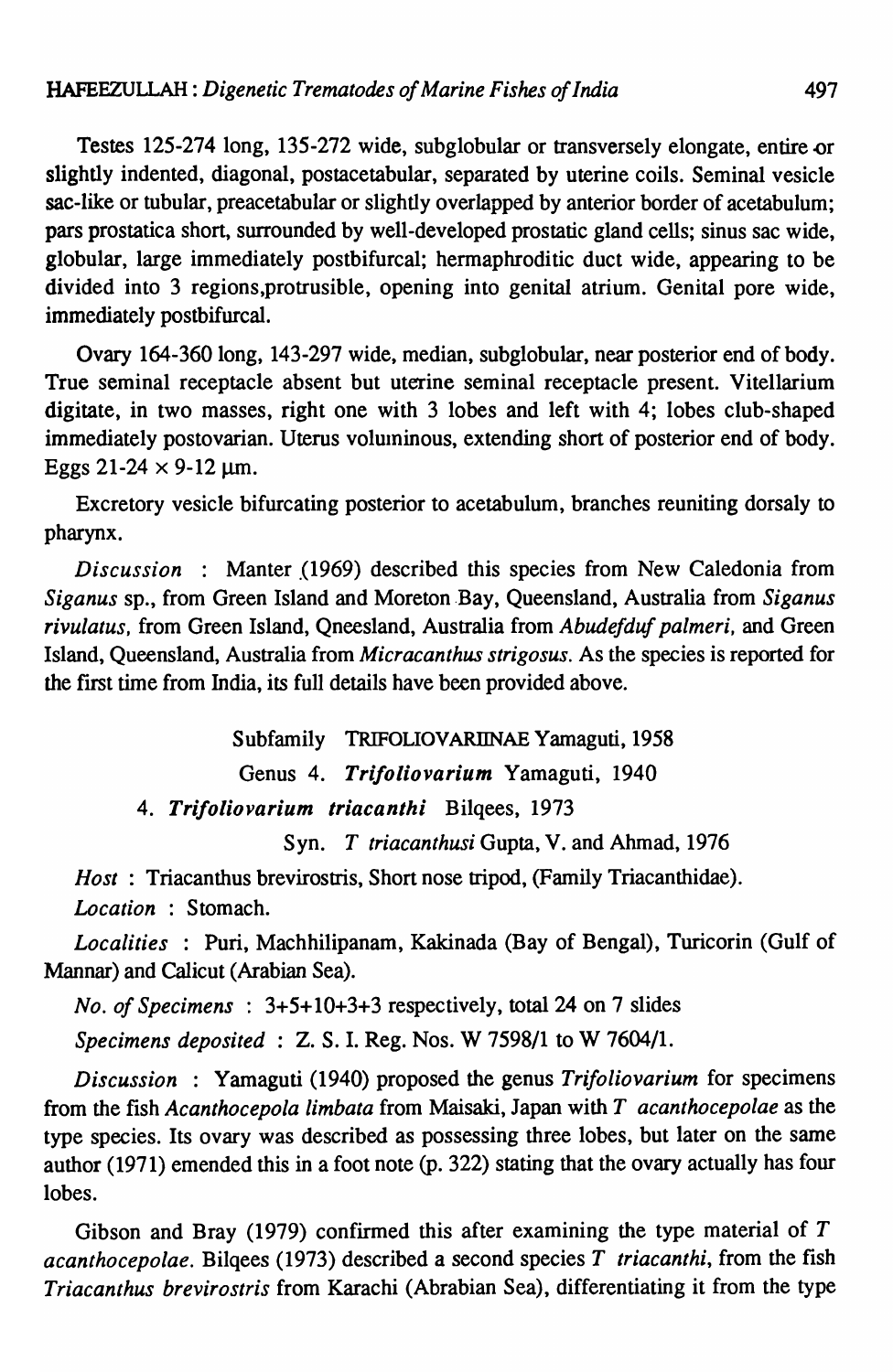species mainly by the presence of a relatively larger ventral sucker (Sucker width mtio 1: 1.4), a shorter posterior extent of the seminal vesicle with respect to the ventral sucker, and a smaller egg size (32-39 x 17-20  $\mu$ m) in the Japanese species and 20-25 x 11-13) um in the Pakistani species).

Gupta, V. and Ahmad (1976), obviously unaware of Bilqees' work, described T *triacanthusi* from the fish *Triacanthus strigilifer* from Pori (Bay of Bengal). The description of this species fully agrees with that of *T triacanthi.* Therefore, *T triacanthusi* is conspecific with *T triacanthi.* This synonymy has also been indicated by Gibson and Bray (1979).

Gupta, A. N. and Sharma (1975) proposed that *Cladolecithotrema* Ichihara, 1970 is synonymous with *Trifoliovarium* Yamaguti, 1940, but Gibson and Bray (1979) do not agree with this synonymy and showed that the two genera are distinct. The authr concurs with them.

Subfamily PROLECITHINAE Yamaguti, 1971

- Syn. *Follicovitellotrematinae* Gupta, A. N. and Sharma, 1972
- Genus 5. *Prolecitha* Manter, 1961
	- Syn. *Lobatovitelliovarium* Yamaguti, 1965 *Follicovitellosum* Gupta, A. N. and Sharma, 1972 *Cryptodiscus* Srivastava and Sahai, 1978 (New Syn.)

## *5. Prolecitha obesa* Manter, 1961

Syn. *P. beloni* Nagaty and Abdel Aal, 1962

*P.fusiforme* (Yamaguti, 1965) Gibson and Bray, 1979

*P. indicum* (Gupta, A. N. and Sharma, 1972) Gibson and Bray, 1979

*Cryptodiscus indicus* Srivastava and Sahai, 1978 n.syn.

*Host: Belone strogylura,* Need1efish, (Family Belonidae) and *B. crocodila,* Giant Needlefish, (Family Belonidae).

*Location* : Stomach.

*Localities* : Rameswaram (Palk Bay) and Tuticorin (Gulf of Mannar) respectively.

No. of Specimens :  $8 + 1$  respectively, total 9 on 3 slides; collected on 2.3.75 & 14.3.75 by Dr. T. D. Soota.

The material was studied by Hafeezullah (1980) without Accession Numbers.

The synonymins of *Follicovitellosum* Gupta, A. N. and Sharma, 1972 and *F indicum* Gupta, A. N. and Sharma, 1972 with *Prolecitha* Manter, 1961 and *P. obesa*  Manter, 1961 respectively, following Gibson and Bray (1979), have already been discussed by Hafeezullah (1980) in the light of the Indian material.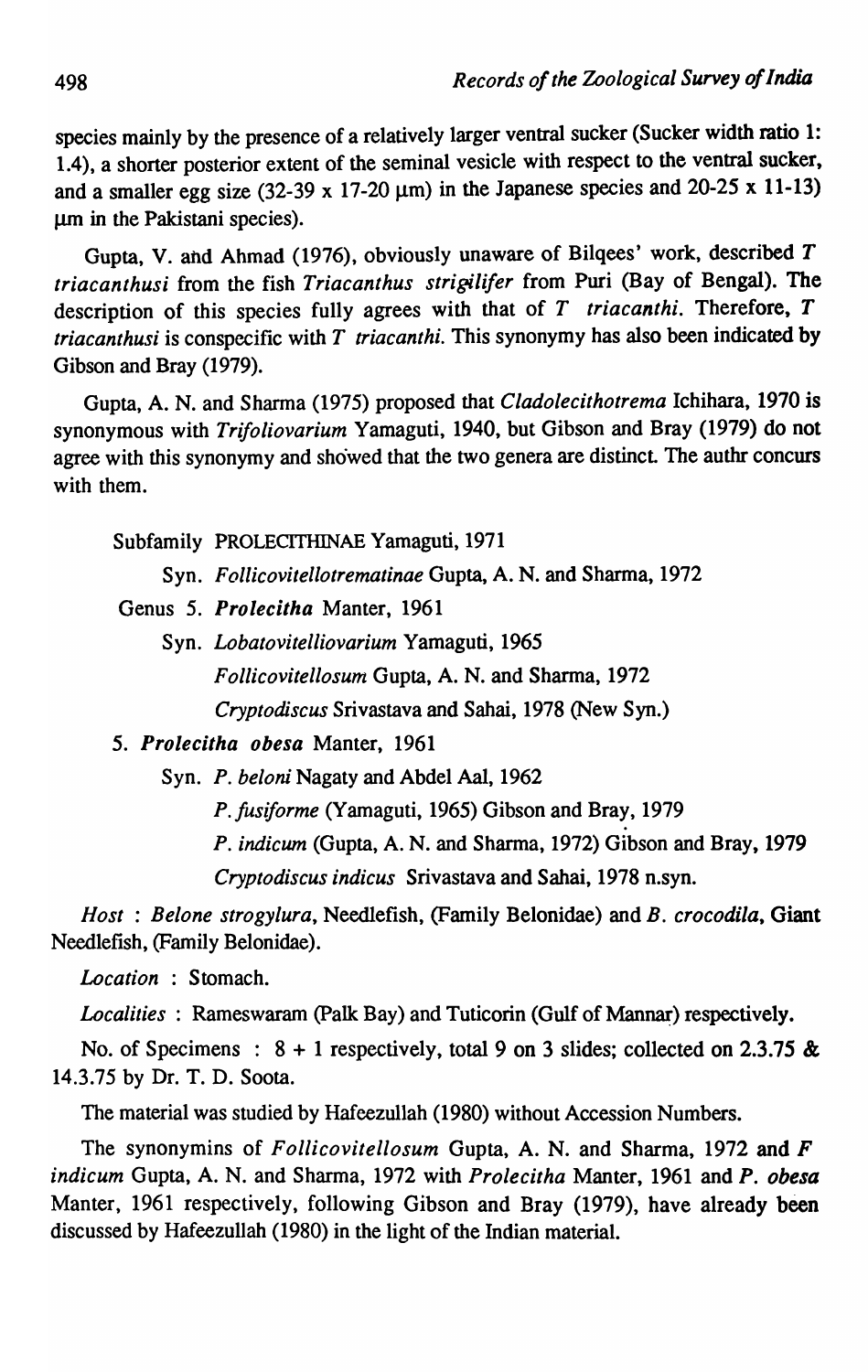All the above 9 specimens are mounted in lateral, ventrolateral or dorsolateral views due to the peduncle on which the ventral sucker is borne. This protuberance is retractile. In partially or fully retraced condition, the edges of the ventral sucker are likely to be covered by portions of body parenchyma of the protuberance itself. This situation may be encountered in various conditions depending upon-the state of contraction of the peduncle. This explains the situation probably encountered by Yamaguti (1965) in *Lobatovitelliovarium fusiforme* and Srivastava and Sahai (1978) in *Cryptodiscus indicus*, and as such there is no special musculature associated with the ventral sucker;

As regards the male duct, the ovoid seminal vesicle is continued as a short aglandular duct which then widens as it proceeds almost dorsoventrally. This wide pars prostatica is surrounded by a dense, compact layer of prostate cells and opens into a large sucker-like genital atrium. It is very difficult to make out if an ejaculatory duct is differentiated at all. This difficulty arises due to the thick and compact layer of prostate cells. Most probably, neither is differentiated. A short metraterm is formed and opens into the sucker - like genital atrium separately, and thus no hennaphroditic duct is formed. This contradicts the opinion given by Gibson and Bray (1979) in parentheses on page 107. It is believed that materials of Manter (1961), Yamaguti (1965), Gupta A. N. and Sharma (1972) and Srivastava and Sahai (1978) are similar to those reported here.

Srivastava and Sahai (1978: p. 50), while. giving the generic diagnosis of *Cryptodiscus,* state that they are 'intestinal parasites of marne teleosts', whereas they have reported their genus from a cartilaginous fish *Dasyatis urnak.* While such cases are not uncommon, it seems to be an accidental host or the latter might have fed upon the teleost fish which serves as the normal host for this fluke under consideration. Furthermore, they (1978: p. 48, 50) have described *Cryptodiscus indicus* as the type species of thier genus *Cryptodiscus,* whereas in the abstract (p. 39) they have mentioned *Cryptodiscus madrasensis* as the type species.

> Family BUNOCOTYLIDAE Dollfus, 1950 Subfamily OPISTHADENINAE Yamaguti, 1970 Genus 6. *Neotheletrum* Gibson and bray, 1979

*6. Neotheletrum /rontilatum* (Manter, 1969) Gibson and Bray, 1979.

*Hosts* : *Siganus oramin* (Schneider), Whitespoted spinefoot, and *Siganus Javus* (Linnaeus), Streaky spinefoot, (Family: Siganidae).

*Location* : Stomach.

*Localities* : Tuticorin (Gulf of Mannar), Keelakkarai (palk Bay) and Karaikal (Coromandel coast, Bay of Bengal).

*No. of Specimens* : 44, on 11 slides.

*Specimens deposited* : Z. S. I. Reg. Nos. W 7587/1 to W 7597/1.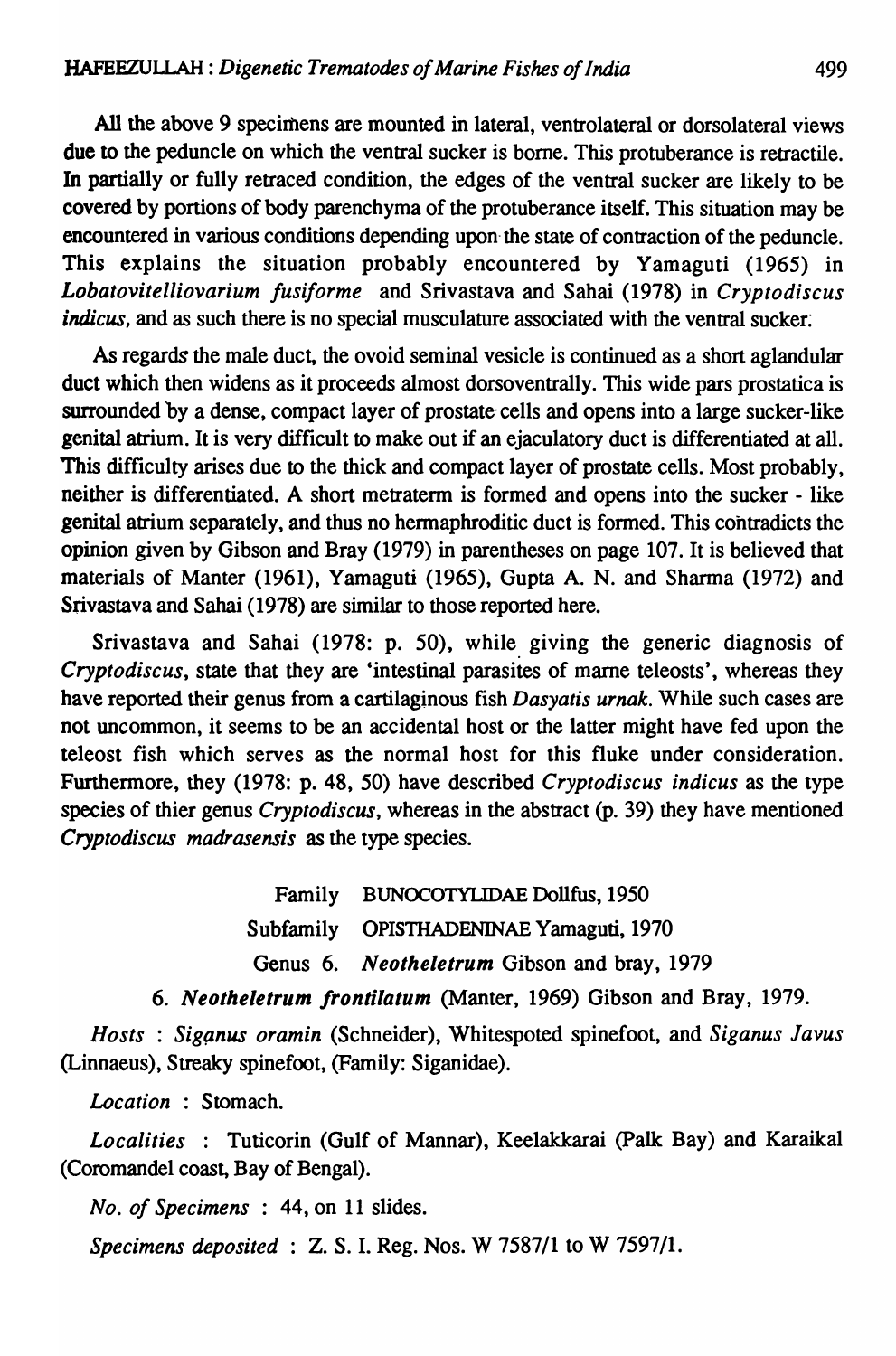

Fig. 4. *Neopisthadena habei* Machida, 1980. Entire worm; Fig. 5. *Neopisthadena habei* Machida, 1980. Hennapbroditic pouch enlarged.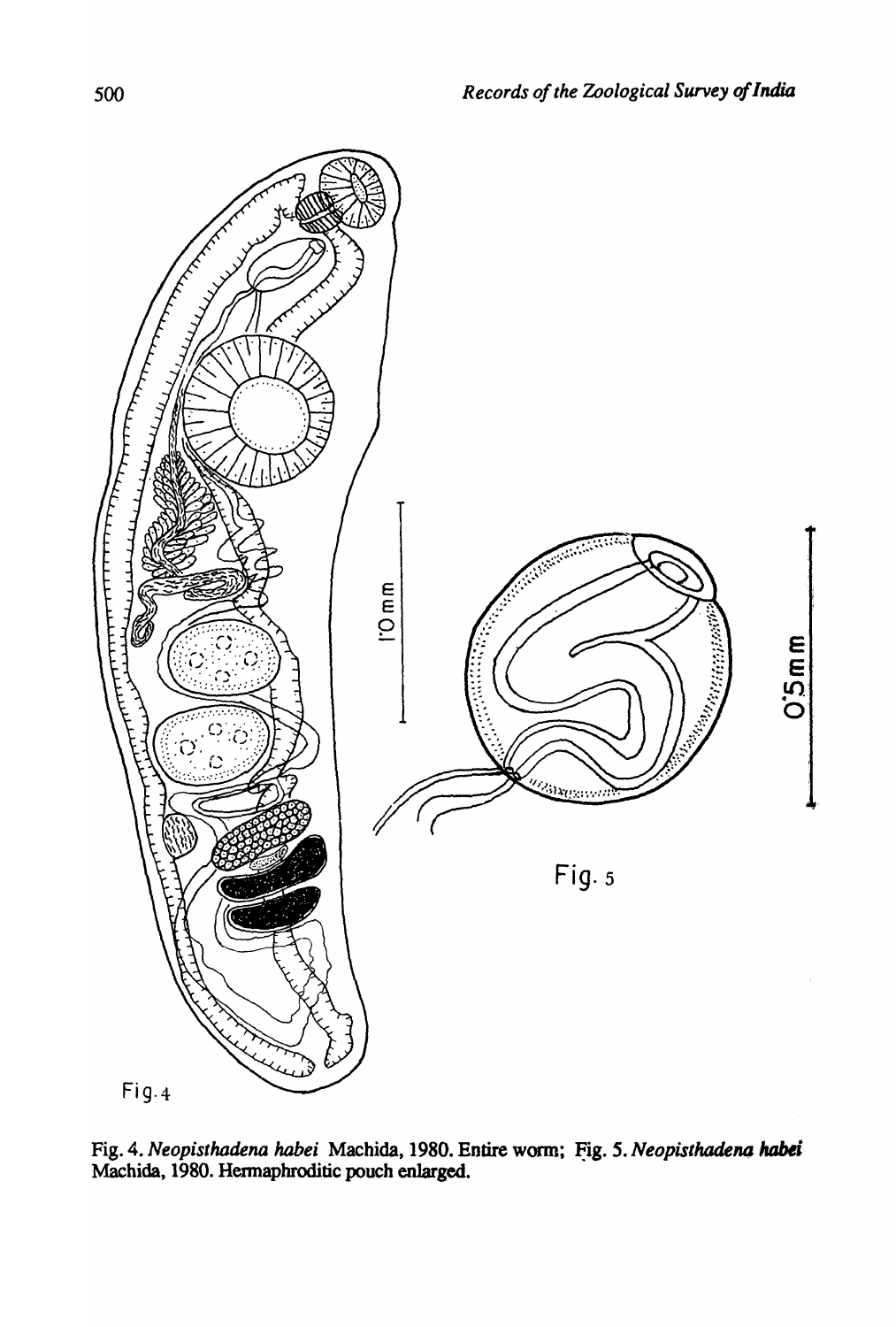*Discussion* : Full details of this species were reported by Hafeezullah and Dutta (1980) on the basis of specimens from Chiria Tapu, Andamans (vide Z. S. I. Reg. Nos. W 7272/1 to W 7274/1) in the genus *Hysterolecithoides* Yamaguti, 1934. Gibson and Bray (1979) have given good reasons for considering it as the type species of a new genus *Neotheletrum.* The author is convinced by their reasoning and therefore concurs with them.

> Genus 7. Neopisthodena Machida, 1980 7. Neopisthadens habei Machida, 1980 (Figs. 4 & 5)

*Host* : *Kyphosus cinerascens* Forskal, Ashen drummer, (Family Kyphosidae).

*Location* : Stomach.

*Locality* : Tuticorin (Gulf of Mannar).

*No. of specimens:* 12, on 2 slides; collected on 19.11.75.

The details of the above specimens agree fairly well with the description of the species as given by Machida (1980) from the same species of host from Ki Peninsula, Japan. However, as this is the first record from India and the second from the world, full details are provided here.

*Description* : Body 5.0-9.75 mm long, 1.2-1.96 mm wide at acetabular level. Tegument thick, unspined. Sides almost paallel, ends rounded. Acetabulum 692-1075 long, 708-1108 wide, globular, situated at 0.966-1.608 mm from anterior and of body, opening circular. Oral sucker 250-383 long, 350-550 wide, subterminal, withdrawn in anterior part of body. Sucker width ratio about 1:1.6. Prepharynx absent. Pharynx 167- 242 long, 184-309 wide, wider than long, may be slightly overlapped by hind portion of oral sucker. Oesophagus short (contracted in all specimens) followed by caecal bifurcation. Proximal parts of caeca form shoulder, then turning posteriad, extending to posterior end of body.

Testes two, 358-500 long, 508-875 wide, transversely oval, tandem, posterior to acetabulum, inmiddle-third of body, separated by coils of uterus. Seminal vesicle long, narrow, tubular and coild anterior to testes. Pars prostatica long, narrow and curved posterior to ventral suker, surrounded by well - developed prostatic gland cells. Aglandular part of pars prostatic straight entering into sinus-sac in preacetabular region. Sinus-sac oval, muscular, containing muscular and coiled hermaphroditic duct, opening just behind caecal bifurcation into shallow genital atrium. Genital cone or sinus organ absent.

Ovary 508-1016 long, 192-383 wide, kidney-shaped or transversely elongate, situated in anterior part of posterior-third of body, post-testicular. Blind seminal vesicle present, antero-dorsal to and shorter than ovary. Vitellariam compact, two separate masses, transversely elongate, parallel to each other, postovarian. Mehlis' gland well developed,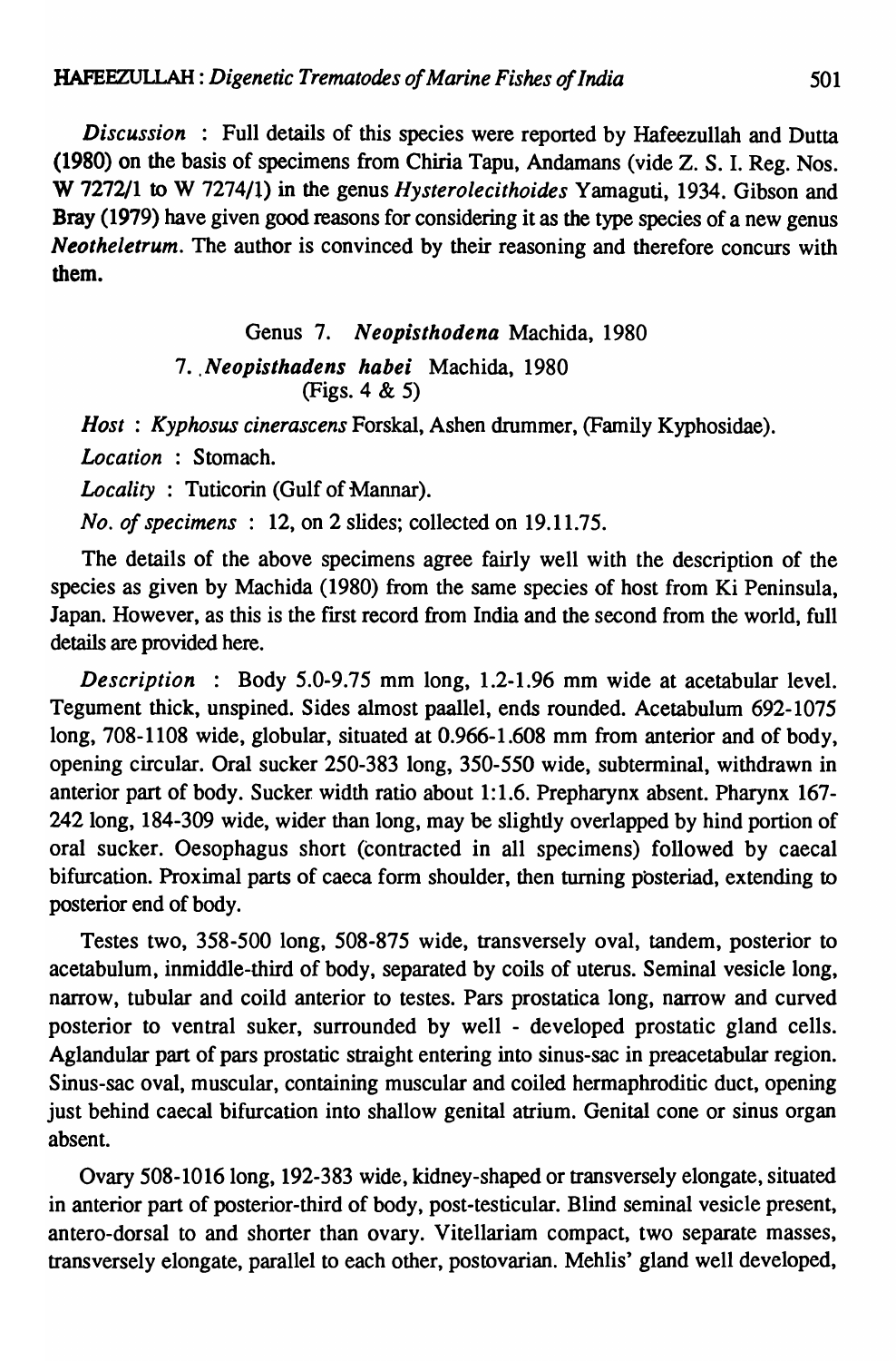situated between ovary and anterior viteline mass. Post-vitelline region of body filled with coils of uterus, anteriorly forming metraterm entering sinus-sac along with aglandular pars prostatica to form hermaphroditic duct, whose anterior part is funnelshaped. Eggs  $30-43 \times 10-14 \,\mu m$ .

Excretory vesicle I-shaped, bifurcating behind acetabulum, branches uniting dorsaly to oral sucker; excretory pore terminal.

*Discussion* : Although the present specimens agree well with the description of *Neopisthadena habei* Machida, 1980, they do not agree to have papillae along the border of the oval opening. Similarly, the semicircular fold behind acetabulum in Machida's species is not present in the present material. As such, these two structures do not seem to form important parts of generic'diagnosis of *Neopisthadens* Machida, 1980.

### SUMMARY

Seven species of digenetic trematodes of marine fishes of the Bay of Bengal and Arabian Sea are reported here. They belong to the families Lecithasteridae Odhner, 1905 and Bunocotylidae Dollfus, 1950 in the superfamily Hemiuroidea Looss, 1899. Of these species, *Aponurus drepani* is new to science. *Hysterolecithoides sigani* Manter, 1969 and *Neopisthadena habei* Machida, 1980 are reported for the first time from India. *Lecithaster indicus* Srivastava, 1935, *Trifoliovarium triacanthi* Bilqees, 1973, *Prolecitha obesa*  Manter, 1961 and *Neotheleterum frontilatum* (Manter, 1969) are reported and commented upon. *Cryptodiscus* Srivastava and Sahai, 1978 and *Trifoliovarium triacanthusi* Gupta, V and Ahmad, 1976 are considered new synonyms of *Prolecitha* Manter, 1961 and *Trifoliovarium triacanthi Bilgees, 1973 respectively. Neotheleterum Gibson and Bray,* 1979 is recognised.

### ACKNOWLEDGEMENTS

Thanks are due to Dr. -B. K. Tikader, Director, Zoological Survey of India, Calcutta, for providing library and laboratory facilities. Thanks are also due to Dr. A. K. Ghosh. Scientist 'D' for showing interest in the present study.

#### REFERENCES

- Bilqees, F. M. 1973. Marine fish trematodes of Pakistan. XIII. Three new species (Allocreadiidae and Hemiuridae), including a new genus *Karachitrema* gen. n. *Acta* parasit. *pol.,* XXI (23): 327-334.
- Chauhan, B. S. 1954. Studies on the tramatode fauna of India. Part IV. Subclass Digenea (Prosostomata). (A revision of Hemiuroidea from the Indian region) *Ree, Indian. Mus.,* 51: 289-393.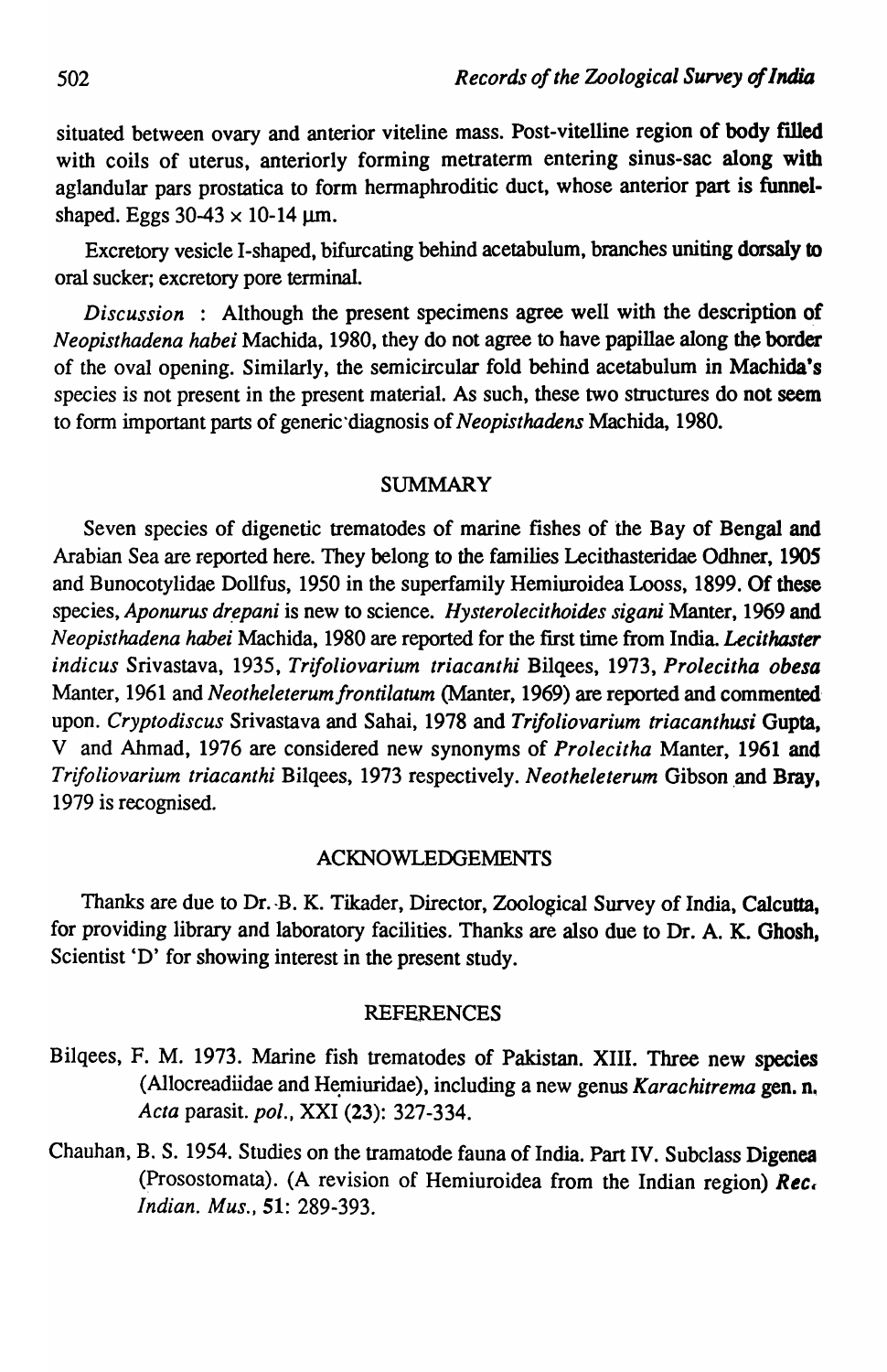- Gibson, D. I. & Bray, R. A. 1979. The Hemiuroidea:terminology, systematics and evolution. *Bull.Br Mus. (nat.Hist.)* (Zoology), 136 (2) : 36-146.
- Gupta, A. N. & Sharma, P. N. 1972. *Follicovitellosum indicum,* a new trematode found in the fish *Belone belone. Mar. Bioi.,* Berlin, 12 (1):99-102.
- Gupta, A. N. & Sharma, P. N. 1975. Proposed synonymy of *Cladolecithotrema* Ichihara, 1970 with *Trifoliovarium* Yamaguti, 1940 (Hemiuridae: Trematoda). *A. Numb. Natn. Acad. SciJndia,* (1974), 61 : 127.
- Gupta; V & Ahmad, J. 1976. On a new species *Trifoliovarium triacanthusi* n.sp.of a marine fish, *Triacanthus strigilifer* (Day) from Puri, Orissa. *Indian* J. *Zool.,*   $15(1): 1-3.$
- Hafeezullah, M. 1980. On the status of some genera of the subfamilies Stomachicolinae Yamaguti, 1958, Dinurinae Looss, 1907 and Prolecithinae Yamaguti, 1971 (Digenea: Hemiuridae). *Bull. zool. Surv. India,* 3 (1 & 2): 69-76.
- Hafeezullah. M. & Dutta, I. B. 1980. Digenetic trematodes of marine fishes of An dam an. *Rec. zool. Surv. India.* 77 (1-4) : 75-82.
- Machida, M. 1980. Hemiurid trrematodes of *Kyphosus* collected around Cape Shionomisaki, Kii Peninsula. *Mem.lvat. Sci.Mus.,* Tokyo, (13): 113-120.
- Manter, H. W. 1947. The digenetic trematodes of marine fishes of Tortugas, Florida. *Amer. Midi. Natr.,* 38 : 257-416.
- Manter, H. W. 1969. Some digenetic trematodes of marine fishes of New Caledonia. Part IV Hemiuridae and Summary. *Proc. helminth. Soc., Wash.,* 36 (2): 194-204.
- Srivastava, H. D. 1935. New hemiurids (Trematoda) from Indian freshwater fishes. Pt. I. New distomes of the genus *Lecithaster* Luhe, 1901, from *Clupea ilisha. Proc. A cad. Sci.,* U. P., 4 (4): 381-387.
- Srivastava, H. D. 1939. Two new parasites of the genus *Aponurus* Looss, 1907 (Subfamily Lecithasterinae). *Indian* J. *vet. Sci.,* 9 (1): 31-35.
- Srivastava, H. D. 1941. New hemiurids {Trematoda) from Indian marine food fishes. Part VIII. - The morphology and Systematic position of a new parasite-*Indoderogenes purii* gen. et sp. nov. (Subfamily Derogenitinae). *Indian* J. *vet. Sci.,* 11 : 49-51.
- Srivastava, H. D. & Sahai, D. 1978. Trematodes of Indian fishes, part 4. Four new genera, one new subfamily and one new species, with a review of the species *Ophiocorchis* Srivastava, 1939 (family Hemiuridae LUBE, 1901). *Proc. Nat. Acad. Sci.,* India, 48 (B), 1: 40-52.